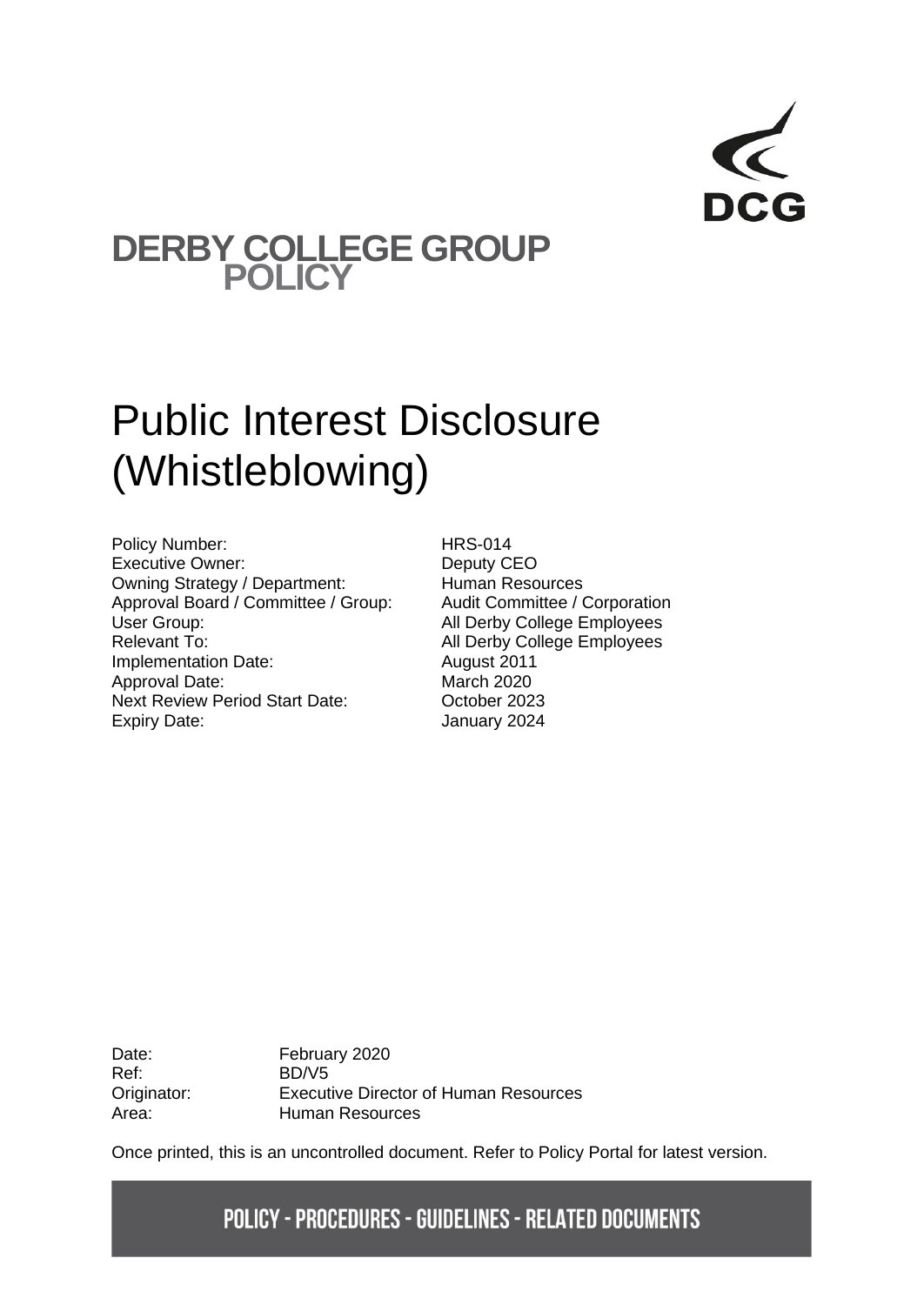# **Policy Accountability and Implementation**

Policy Implementation: Executive Director of HR Policy Monitoring and Compliance: Executive Director of HR Policy Review Timeline: Three Yearly

Policy Title: Policy Title: Public Interest Disclosure (Whistleblowing) **Policy** Policy Author / Reviewers: Executive Director HR / Chief Finance Officer

#### Synopsis:

Derby College ("the College") is committed to the highest standards of openness, probity and accountability. In conducting its business, the College takes account of the requirements of its funding bodies for the proper use of public funds and of the standards in public life set out in the Reports of the Government's Committee on Standards in Public Life (the Nolan Committee). The College takes malpractice very seriously and expects employees, and others, who have genuine and serious concerns about any aspect of the College's operations to come forward and voice these concerns.

# **Policy Classification and Publication**

#### **Classification**

• Strongly Recommended (SR)

### **Publication**

• Intranet – Policy portal

#### **Empowering/related legislative and/or authoritative references:**

The Public Interest Disclosure Act 1998

#### **Periodic Policy Review / Change History**

*Note: Please make it clear if change/review relates to procedures, guidelines and associated documents only or it is a rational for a new or substantive policy review*

| <b>Version</b> | <b>Reviewed /</b><br><b>Modified by:</b>              | <b>Change History</b>                                                                                                                                                                                                                                                                                                                                                                                                      | <b>Advisory</b><br>committee /<br>groups or<br>specialists           | <b>Review /</b><br><b>Meeting</b><br>Date/s                           |
|----------------|-------------------------------------------------------|----------------------------------------------------------------------------------------------------------------------------------------------------------------------------------------------------------------------------------------------------------------------------------------------------------------------------------------------------------------------------------------------------------------------------|----------------------------------------------------------------------|-----------------------------------------------------------------------|
| 2              | <b>Chief Finance</b><br>Officer/Director HR           | Policy moved from Finance Strategy November 2015.<br>Complete review completed                                                                                                                                                                                                                                                                                                                                             | <b>Audit Committee</b>                                               | November<br>2015                                                      |
| 3              | <b>Chief Finance</b><br>Officer/Director HR           | Ownership of Policy transferred to Director of HR<br>Total review with legal support to ensure in line with<br>legislation.<br>Amendment to two designated persons (from previous<br>four) Complete review completed                                                                                                                                                                                                       | <b>Audit Committee</b>                                               | August 2017                                                           |
| 4              | <b>Policy Controller</b><br>and Compliance<br>Manager | No amendments, Policy renewed for new term                                                                                                                                                                                                                                                                                                                                                                                 | <b>Audit Committee</b><br>Corporation                                | November<br>2020<br>14/12/20                                          |
| 5              | <b>Executive Director</b><br>of HR                    | Page 9 - Stage 2, text added (in italics) The Discloser<br>may be accompanied at the interview with the<br>Designated Person by a trade union representative or<br>work colleague. Any such companion must respect the<br>confidentiality of the disclosure and any subsequent<br>investigation.<br>Change in the name of the independent whistleblowing<br>charity updated from "Public Concern at Work" to<br>"Protect". | Executive<br>Recommended<br>to Audit<br>Committee and<br>Corporation | <b>March 2021</b><br>Audit<br>16/03/21 and<br>Corporation<br>22/03/21 |
|                |                                                       |                                                                                                                                                                                                                                                                                                                                                                                                                            |                                                                      |                                                                       |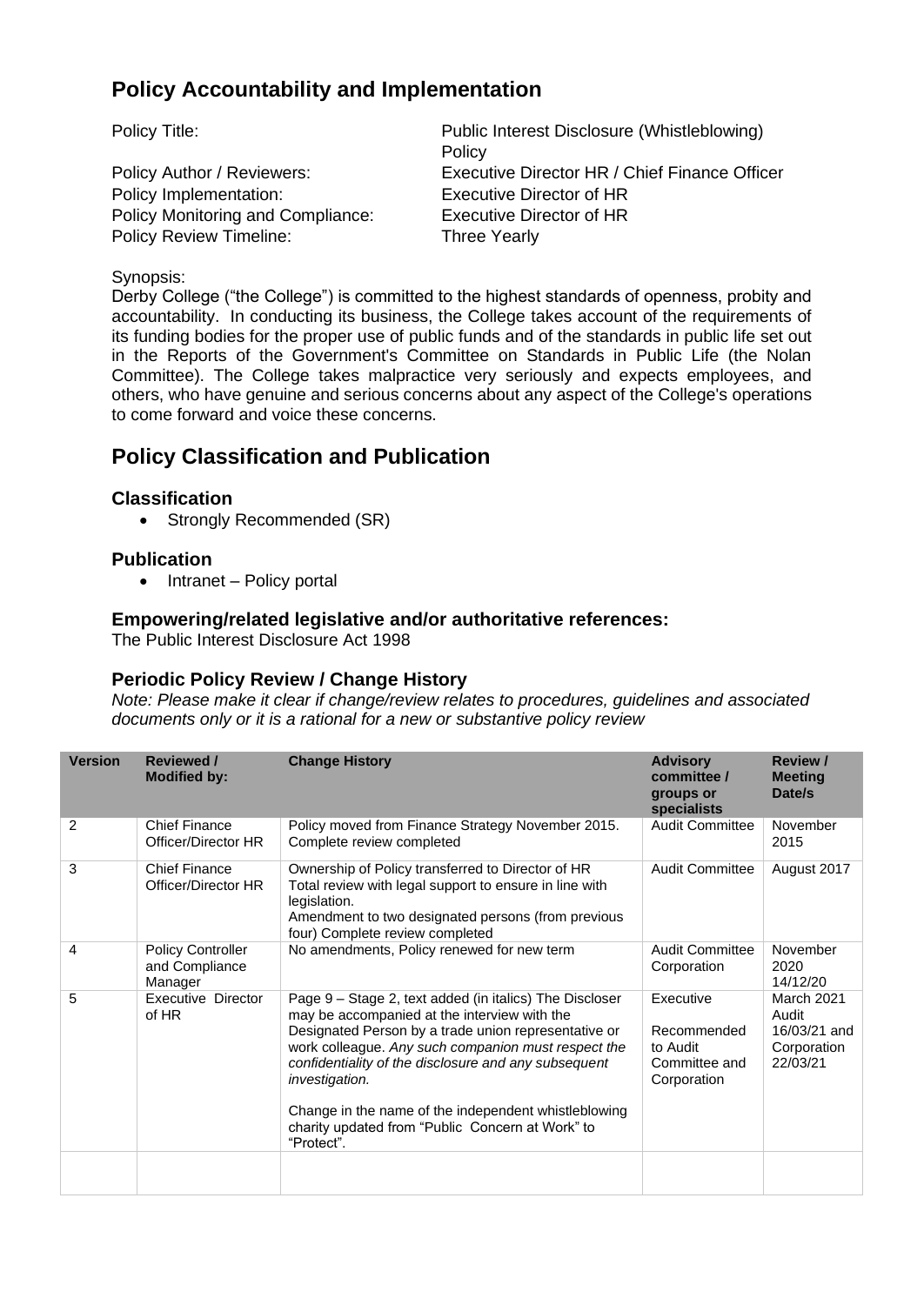# **1. Policy Statement**

Derby College ("the College") is committed to the highest standards of openness, probity and accountability. In conducting its business, the College takes account of the requirements of its funding bodies for the proper use of public funds and of the standards in public life set out in the Reports of the Government's Committee on Standards in Public Life (the Nolan Committee). The College takes malpractice very seriously and expects employees, and others, who have genuine and serious concerns about any aspect of the College's operations to come forward and voice these concerns.

Employees are often the first to realise that there may be something seriously wrong within a College. They may not, however, express their concerns because they feel that speaking up would be disloyal to their colleagues or to their employer. They may also fear harassment or victimisation. In these circumstances, it may be easier to ignore the concern rather than report what may just be a suspicion of malpractice.

This policy and procedure is, accordingly, intended to provide safeguards to enable employees to raise concerns about malpractice in connection with the College. The aim is to provide a rapid mechanism under which genuine concerns can be raised internally, and, if necessary, externally without fear of adverse repercussions to the individual. It is also intended to promote throughout the College a shared sense of integrity by inviting all employees to act responsibly in order to uphold the reputation of the College and maintain public confidence.

The procedure also seeks to balance the need to provide safeguards for employees who raise genuine concerns about malpractice against the need to protect other employees, members of the Corporation, students and the College against uninformed or vexatious allegations which can cause serious difficulty to innocent individuals.

# **2. Definitions**

**Employee** under the Act 'employee' includes:

- current employees
- former employees
- workers
- agency employees
- contractors
- consultants
- people seconded to the College
- volunteers
- members of the Corporation.

**The Public Interest Disclosure Act 1998** (widely referred to as the Whistleblowers' Act)

The Act is intended to encourage employees to raise their concerns in a responsible way where there is a practice within an organisation which threatens the public interest.

If employees do raise such concerns, they will be protected from subsequent victimisation, provided that their case falls within the detailed criteria in the legislation.

The intention of the Act is that employees will raise their concerns internally. It strictly regulates the situations in which they may raise the matter externally.

**Whistleblowing** is the disclosure of information which relates to suspected wrongdoing or dangers ('malpractice') at work.

**Discloser** is the person raising their concerns of malpractice through a disclosure.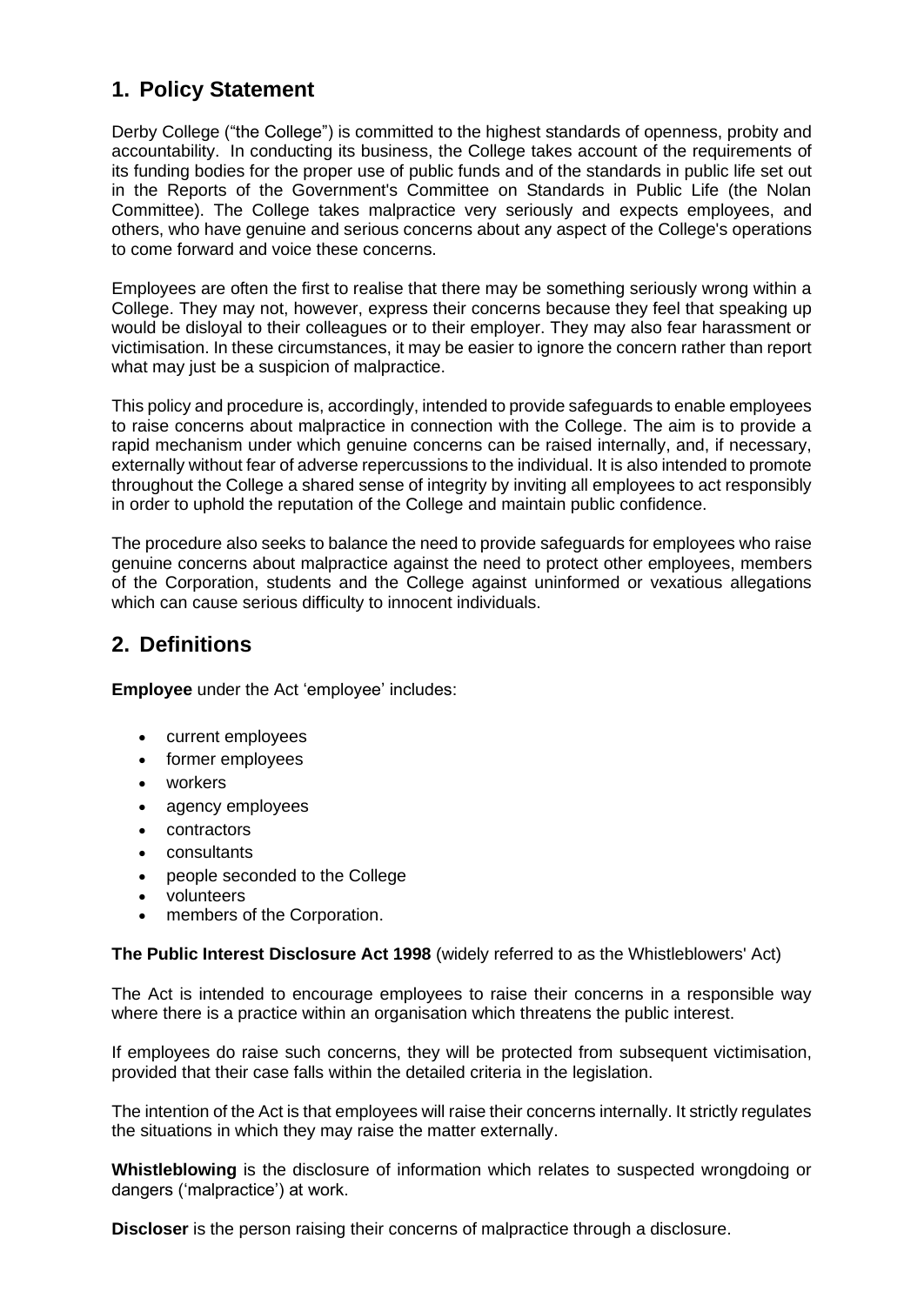**Qualifying Disclosures** are disclosures of information about serious wrong-doing in the College which, in the reasonable belief of the employee, tends to show that one or more of the following categories of malpractice is either happening now, took place in the past, or is likely to happen in the future and it is in the public interest:

- a criminal offence
- the breach of a legal obligation
- a miscarriage of justice
- a danger to the health and safety of any individual
- damage to the environment
- deliberate concealment of information tending to show any of the above five matters

Examples of the above can include, but are not limited to, the following malpractice:

- Corruption, bribery or blackmail
- Financial fraud or mismanagement
- Negligence
- Fraud or financial irregularity
- Failure to comply with a legal or regulatory obligation
- Conduct likely to damage the College's reputation
- Unauthorised disclosure of confidential information

**Protected Disclosures** are qualifying disclosures where the employee:

- makes the disclosure in good faith
- reasonably believes that the information disclosed and any allegation contained in it are substantially true

**Designated Person** is the person to whom a disclosure is made and who has responsibility for the review and handling of the disclosure. For the purposes of this policy and procedure the Designated Person is the Director of Human Resources. Where there is a valid reason for not making the disclosure to the Designated Person, the employee may make the disclosure to the Clerk to the Corporation and, if appropriate, they will take on the role of the Designated Person in these circumstances.

# **3. Principles**

- Employees are to be encouraged to raise concerns about malpractice in the College.
- The College will not tolerate the harassment or victimisation of anyone raising a genuine concern.
- The College will be given the opportunity to investigate any concerns raised and take appropriate action.
- All concerns will be treated fairly and properly within a transparent and confidential process.

# **4. Scope and Limitations**

This policy and procedure applies to all employees as defined above. It does not form part of any employee's contract of employment and the College may amend it at any time.

The Public Interest Disclosure Act (in force from July 1999) is the applicable legislation on which this policy and associated procedures are based.

This policy and procedure is not designed to question financial or business decisions taken by the College, nor may it be used to reconsider any matters which have already been addressed under harassment, complaint, grievance or disciplinary procedures.

This policy and procedure should not be used for complaints relating to an individual's own personal circumstances, such as the way they have been treated by the College, where there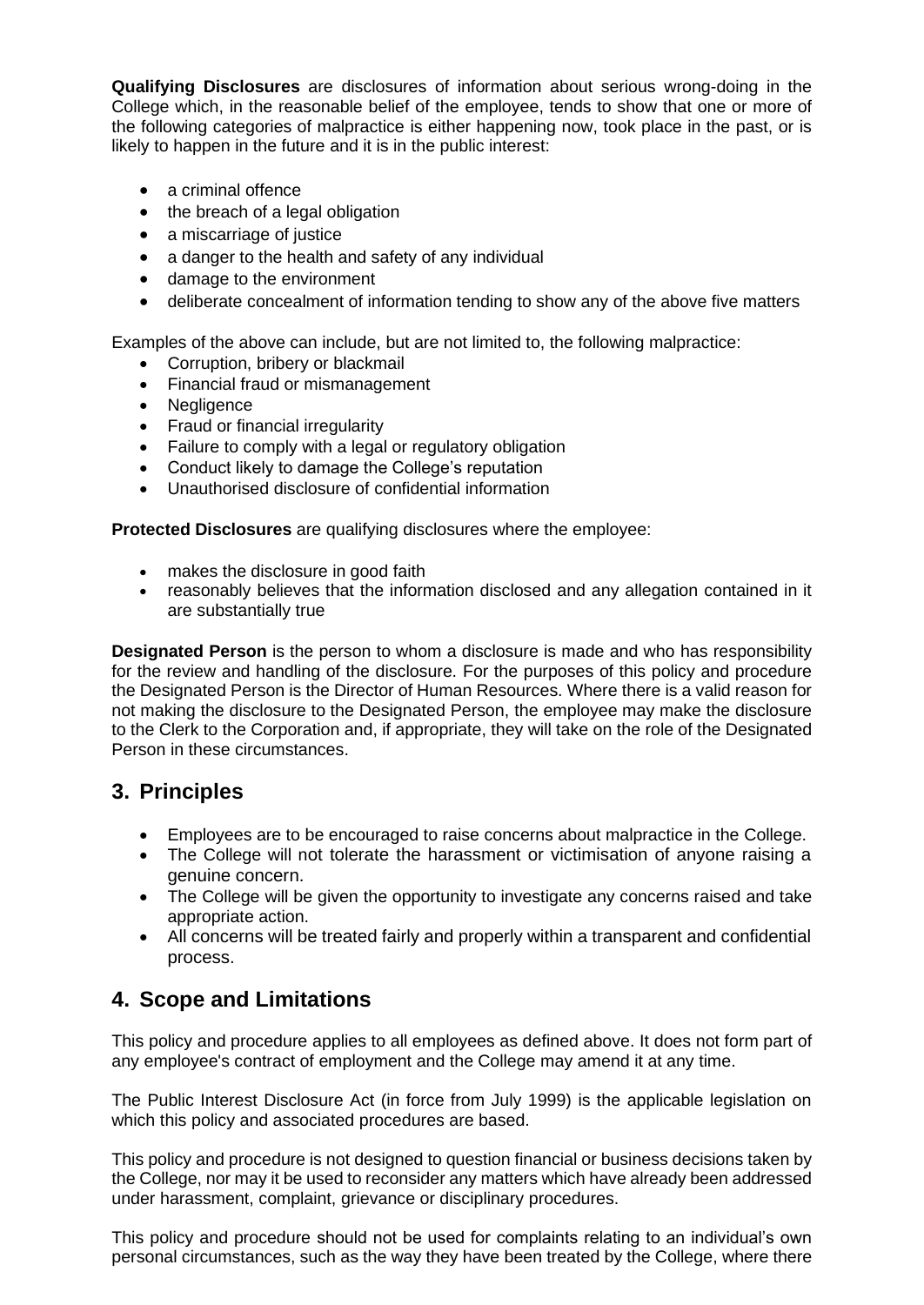is no additional public interest dimension. In those cases, employees should raise their concerns through the Grievance Procedure as appropriate.

Queries as to whether something is within the scope of this policy should be directed to a Designated Person.

Where the concern is related to child protection issues, the matter should be reported to a designated safeguarding officer and dealt with under the College's Safeguarding Policy.

If in the course of the review and or investigation stages the concern raised appears to relate more appropriately to other procedures, these will be invoked.

## **5. Responsibilities**

**Employees -** any employee who has a genuine concern related to suspected malpractice within the College has a responsibility to report it under this procedure.

**Designated Person - the Designated Person has responsibility for managing all disclosures made in accordance with this policy and procedure and has the following responsibilities:** 

- **Good Faith:** To act in good faith in responding to disclosures
- **Confidentiality:** To protect the identity of the person(s) involved in the disclosure process.
- **Objectivity:** To remove him/herself from disclosures if a conflict of interest exists.
- **Timeliness:** To follow the time period requirements (as outlined in the Procedure) for responses to disclosures and the completion of disclosure reviews/investigations.
- **Review and Investigation:** To manage the review of disclosures, as well as the investigation of disclosures as required
- **Taking Action on the Subject Matter of a Disclosure:** To identify and address matters requiring action by the department, regardless of resolution of the disclosure.

**Audit Committee** - the Audit Committee of the Corporation, as part of its annual report to the Corporation, is responsible for highlighting any instances of whistleblowing with the College as may be appropriate. In respect of this notification the Audit Committee will seek information from the Designated Person.

# **6. Implementation Arrangements**

The roles and responsibilities of employees in the implementation of this policy and procedure are set out within this document. A copy of the policy and procedure is made available to all employees through the employee portal and by request to the HR Department.

# **7. Monitoring and Review**

A report of all disclosures and any subsequent actions taken will be made to the Audit Committee as a means of allowing the Committee to monitor the effectiveness of the procedure. Through this Committee the report will also be made to the Board of Governors.

# **8. Guidelines**

There are no guidelines related to this Policy.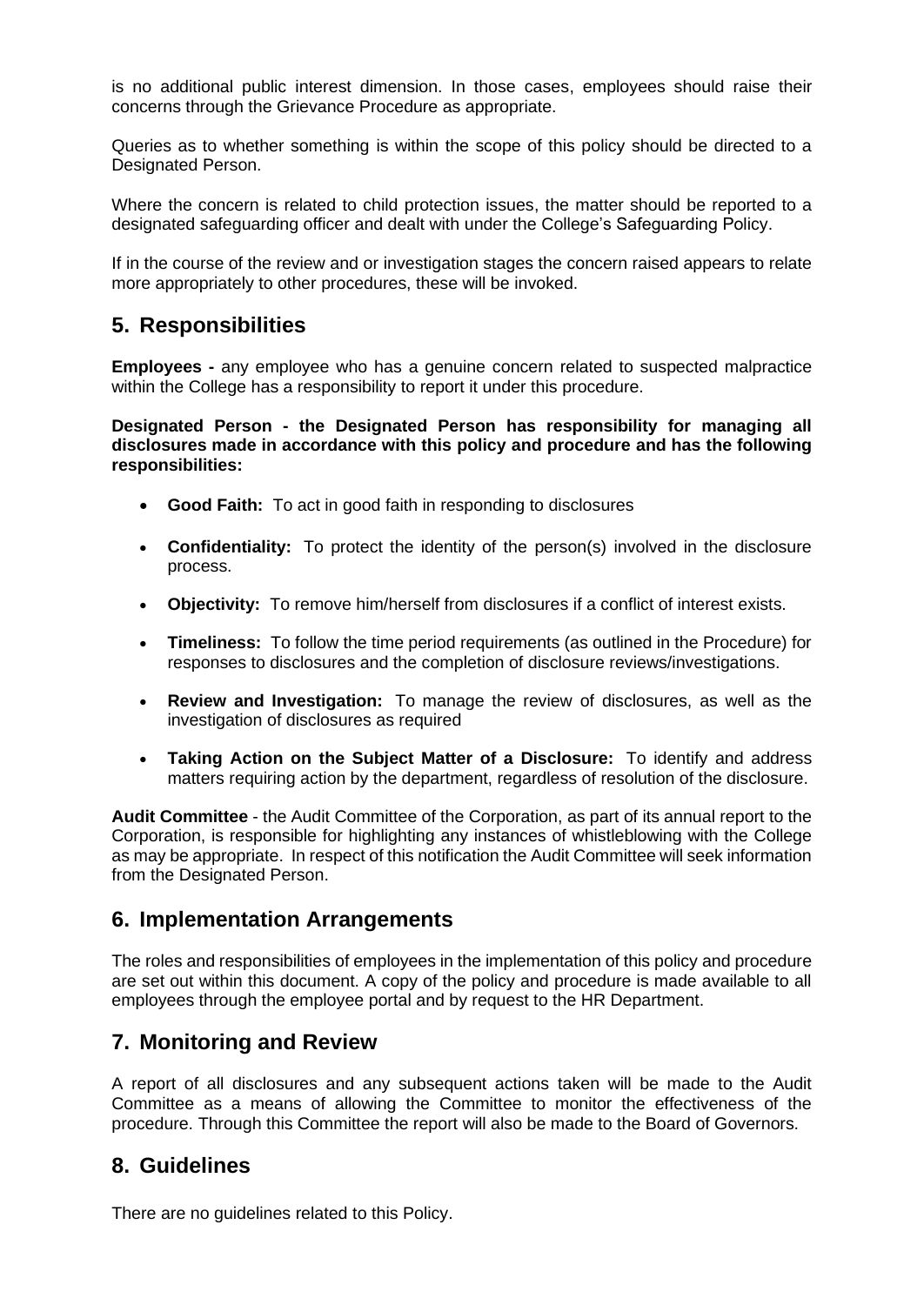# **9. Procedures**

The Procedures relating to this Policy can be found at the end of this Policy.

- Stage One Making a Disclosure
- Stage Two Interviewing the Discloser
- Stage Three Initial Consideration of the Disclosure
- Stage Four Investigation
	- o Internal Investigation
	- o External Investigation
	- o Outcomes of the Investigation
- Stage Five Reporting of Outcomes
- Stage Six Appeal
- Additional Information
	- o External Disclosure
- Confidentiality
- Safeguards
- Help for Individuals
- Contact Details

# **10. Templates / Forms**

There are no specific templates or forms related to this Policy.

# **11. Related Documents**

Disciplinary Policy for Employees Grievance Policy for Employees Employee Bullying and Harassment Policy Financial Regulations Employee Code of Conduct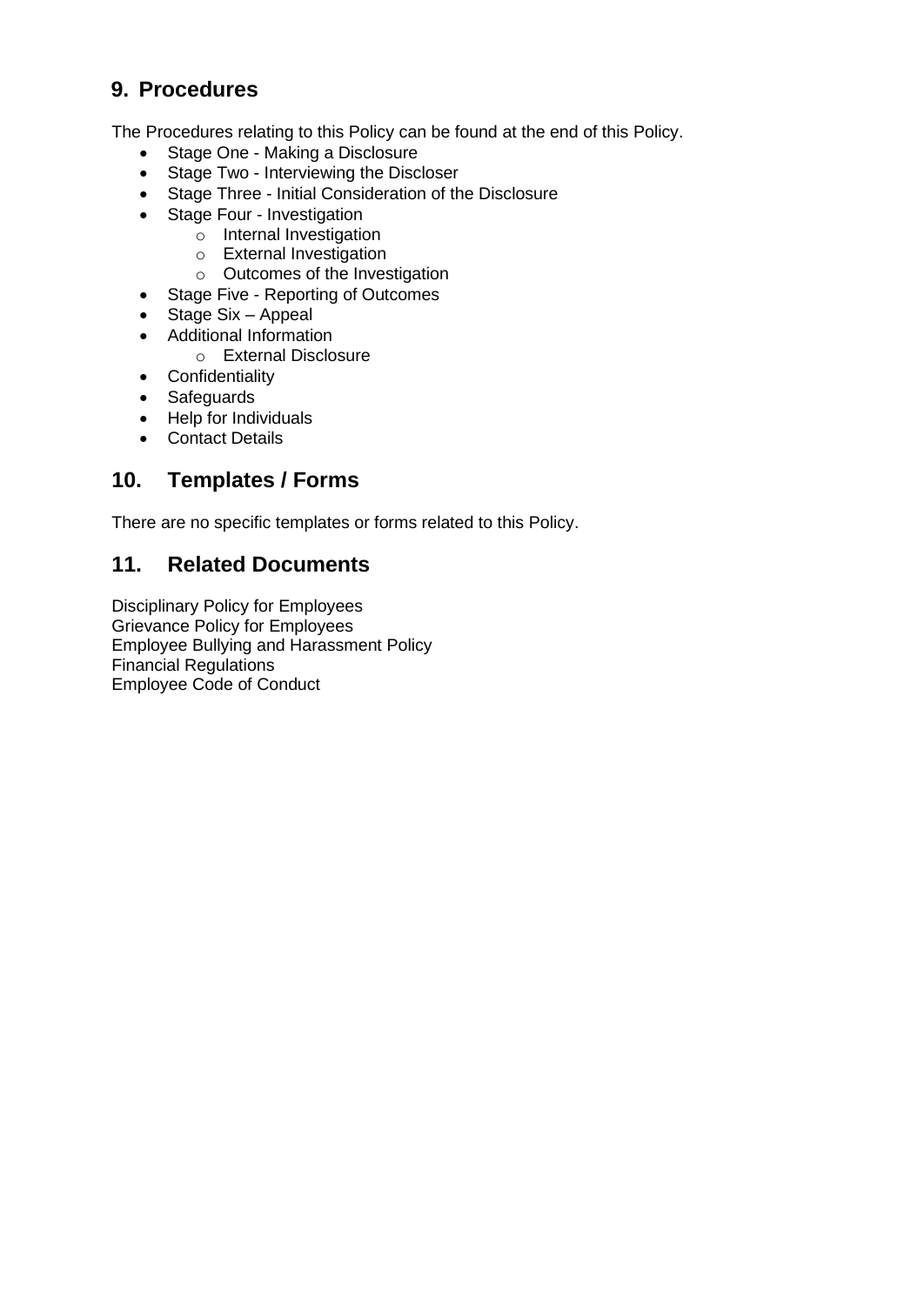# **Procedures**

#### **Stage One - Making a Disclosure**

The Discloser should, as soon as possible, disclose in writing in confidence to the Designated Person the grounds for their belief of malpractice.

The Director of HR is the Designated Person and contact details for the current post holder can be found at the end of this policy under Contact Details.

Alternatively, the disclosure can be made to the Clerk to the Corporation and contact details for the current post holder can be found at the end of this policy under Contact Details.

The disclosure must consist of information rather merely being an allegation. It must convey the information in the form of facts and include:

- A description of the wrongdoing.
- The name of the person(s) alleged to have committed the wrongdoing or to be about to commit the wrongdoing.
- The date of the wrongdoing.
- Whether the wrongdoing has already been disclosed and a response received.

The Discloser should also identify which of the following concern(s) their disclosure relates to:

- That a criminal offence has been committed, is being committed or is likely to be committed.
- That a person has failed, is failing or is likely to fail to comply with any legal obligation.
- That a miscarriage of justice has occurred, is occurring or is likely to occur.
- That the health and safety of any individual has been, is being or is likely to be endangered.
- That the environment has been, is being, or is likely to be damaged.
- That information tending to show any matter falling within any one of the above has been, is being, or is likely to be deliberately concealed.

The Designated Person will acknowledge receipt of the disclosure as soon as is reasonably practicable and will inform the CEO of the nature of the disclosure without disclosing the identity of the Discloser. If the disclosure contains allegations which involve the CEO, the Chair or Vice Chair of Governors will be informed rather than the CEO.

The Designated Person in conjunction with the CEO will consider whether any other person or body needs to be informed e.g. the police; the Corporation's Audit Committee; an examination awarding body, etc.

#### **Stage Two - Interviewing the Discloser**

As soon as is reasonably practicable after receipt of the disclosure, the Designated Person will interview the Discloser unless advised not to do so by any external person/body who they have notified. The purpose of the interview will be for the Designated Person to obtain as much information as possible from the Discloser about the grounds of the belief of malpractice. The interview will be used to obtain key details, including:

- when the concern first arose and, where relevant, what is prompting the decision to speak up now;
- whether the information is first hand or hearsay;
- whether the employee has raised the concern with their line manager and (a) if not, why and (b) if so, with what effect;
- whether and when the employee wants feedback and how that feedback is to be given;
- confirming mutual expectations surrounding confidentiality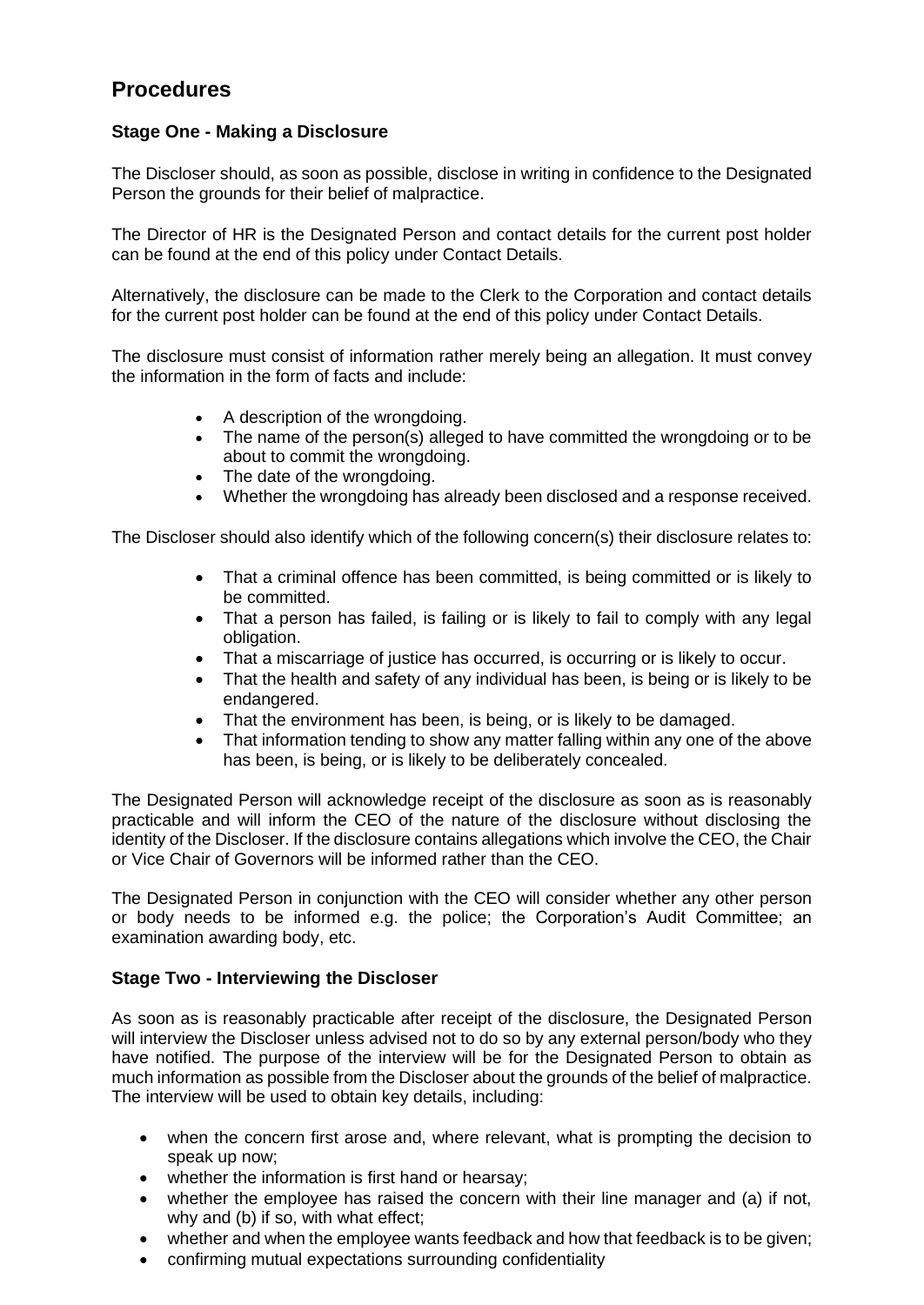- confirming how the College proposes to deal with the matter and
- if there is anything else relevant the employee should mention.

The Discloser may be accompanied at the interview with the Designated Person by a trade union representative or work colleague. Any such companion must respect the confidentiality of the disclosure and any subsequent investigation.

The Designated Person may be accompanied at the interview by an administrative assistant to take notes, which will not identify the Discloser.

#### **Stage Three - Initial Consideration of the Disclosure**

The Designated Person must decide whether, on initial consideration of the information made available and consultation as appropriate, there is

- a) sufficient basis to indicate that a case to answer exists;
- b) the disclosure falls within the definition of a "qualifying disclosure"; and if so
- c) whether the disclosure also falls within the definition of a "protected disclosure".

If the disclosure does not meet the above criteria, it does not require further action under the Act and the Designated Person will inform the CEO that the case will be closed. The Discloser will be notified of this by the Designated Person.

The Designated Person must, however, determine whether any other action regarding the subject matter of the disclosure may need to be taken and will advise the appropriate parties accordingly.

Alternatively, if the criteria is met but:

- the matter concerned is already the subject of legal proceedings, or has already been referred to the police, the College's Funding Body/Bodies, the Department for Education or other public authority or external person/body; or
- the matter is already (or has already been) the subject of proceedings under one of the College's other procedures relating to employees or students.

the Designated Person will inform the CEO that the case will be closed and the Discloser notified of this by the Designated Person.

If a disclosure meets the criteria, the Designated Person will make a recommendation to the CEO on what further action is required and seek their approval for the next steps to be taken – this may include any immediate action required and or whether an investigation is required.

#### **Stage Four - Investigation**

Where an investigation is deemed necessary, the Designated Person will make a recommendation to the CEO on the form of investigation to be undertaken and seek their approval for this. The recommendation may be that:

- a) The matter should be investigated either **internally**
- by the College; or
- by the Audit Committee of the Corporation; or
- by external or internal auditors appointed by the College; or
- independently of the College.
- b) or the matter should be referred **externally**
- to the police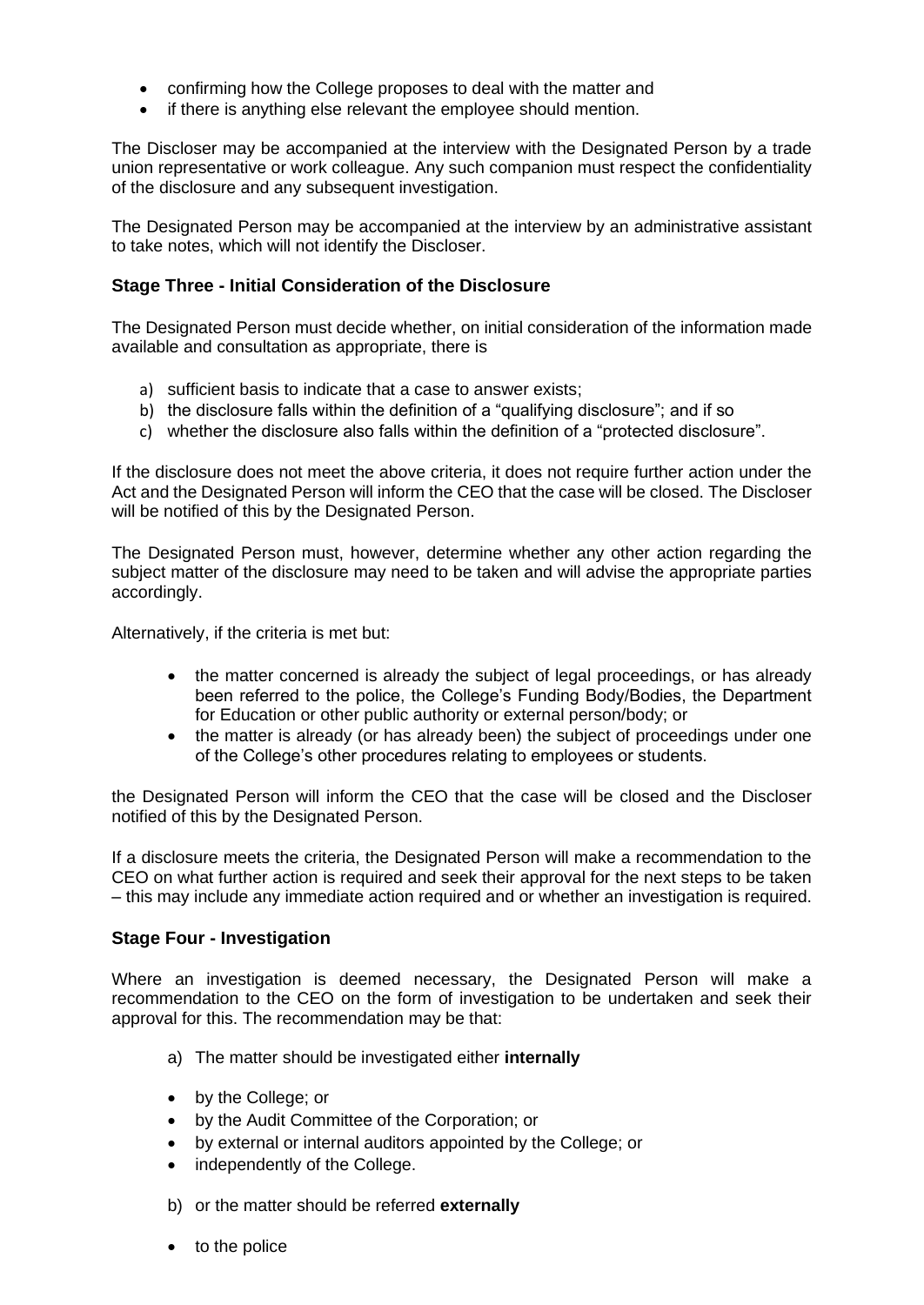• to an appropriate external person/body (e.g. Ofsted / relevant funding agency / HSE / Environment Agency / Serious Fraud Office / Inland Revenue / Local authority).

In appropriate circumstances, the CEO may decide that more than one of these actions is necessary.

The investigation process will be overseen by the Designated Person with appropriate, and where necessary specialised assistance, depending on the nature of the disclosure.

#### **Internal Investigation**

Where an internal investigation is required, it will be conducted in accordance with the requirements of the College's Disciplinary Policy and Procedure except that in 2.3 of that policy the Designated Person will decide who the Investigating Officer will be; and in 2.7 of that procedure the Investigating Officer will refer the matter to the Designated Person.

#### **External Investigation**

If a disclosure is to be externally referred to any other person or body, the College will cooperate fully with and be guided by any enquiries and procedures that are required of them. Any action under these College procedures will be suspended pending the completion of such enquiries and procedures.

The employee(s) against whom the disclosure is made will normally be told of it and of the evidence supporting it. However, where such disclosure would jeopardise the ability of the external person/body to conduct a proper investigation, the person or persons against whom the disclosure is made may not be told prior to an initial investigation.

In instances where there is suspicion of a criminal act the police will be notified. In the event of a decision to refer the matter directly to the police, the provision of a copy of the disclosure and any evidence in support of it to the person against whom the allegation is made, will be at the absolute discretion of the police.

The Designated Person will feedback to both the Discloser and any employee(s) named within the disclosure (or named through the disclosure process) on the progress and outcome of any external investigation wherever possible.

Where employees are interviewed as part of an external investigation, they may have the right to be accompanied by a work colleague or trades union representative.

#### **Outcomes of the Investigation**

Following consideration of the report of any investigation, the Designated Person will make a recommendation to the CEO, and seek their approval for, that one of the following courses of action provided within the College's Disciplinary Policy and Procedure be taken:

- there is no case to answer in which case no further action will be taken
- recommendations will be made to the individual and their line manager
- reprimand where the issue is of a minor nature or one that does not require the Formal Procedure
- convene a formal disciplinary hearing

Alternatively, the Designated Person can make a recommendation to:

- refer the matter to the police;
- refer the matter to an interested external body e.g. Ofsted / relevant funding agency / HSE / Environment Agency / Serious Fraud Office / Inland Revenue / Local authority;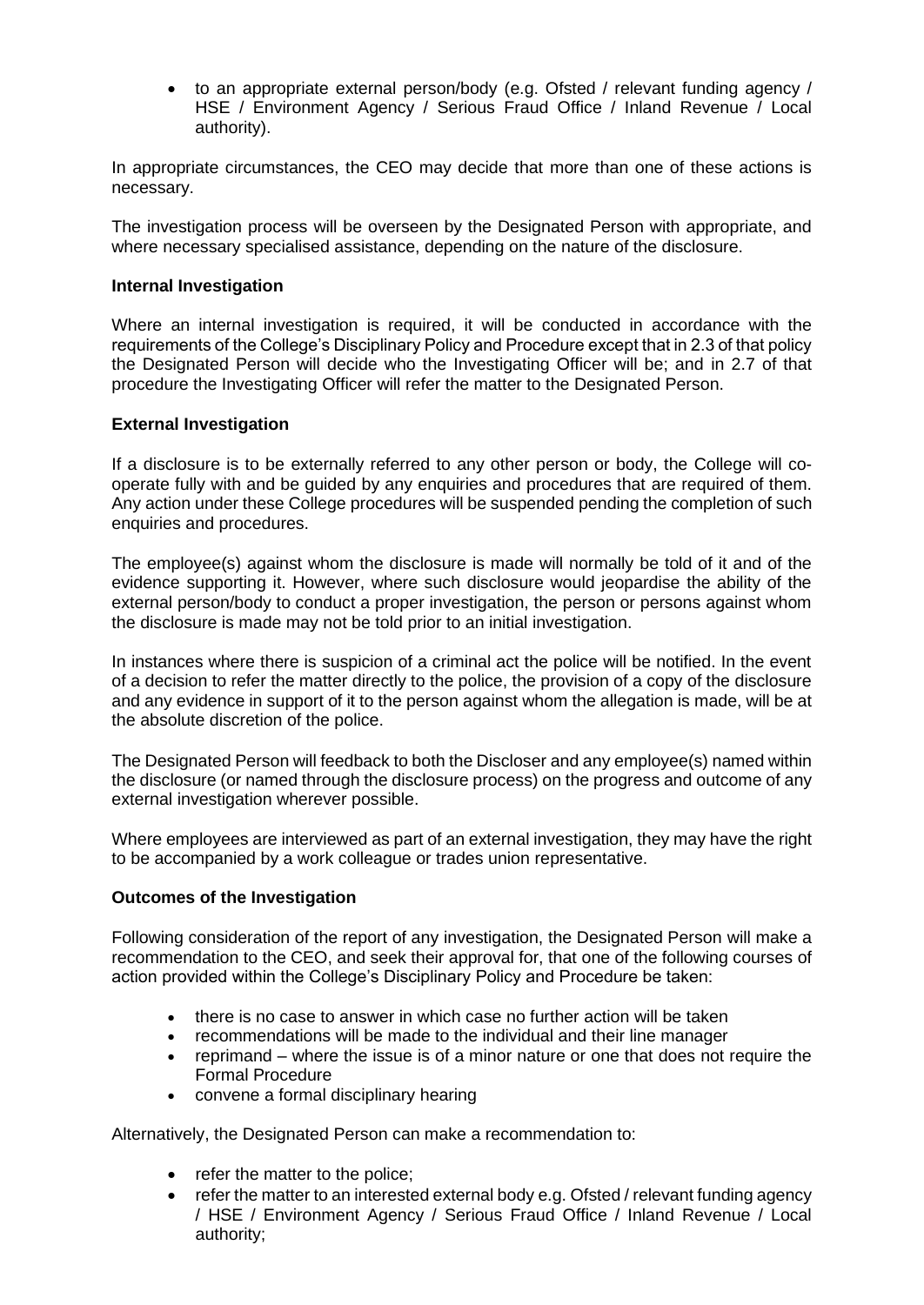review and modify appropriate College procedures, taking account of any recommendations made in the report of the investigation;

#### **Stage Five - Reporting of Outcomes**

The Designated Person may inform the Discloser of what action, if any, is to be taken. If no action is to be taken then the employee concerned should be informed of the reason for this. There may be certain situations where the Discloser may not be informed of the outcome, for example where such information may prejudice personal privacy or other investigations or actions.

The person or persons against whom the disclosure is made will normally be told of the outcome. However, where such disclosure would jeopardise the ability of the College, the police or other independent investigator to conduct a proper investigation, the person or persons against whom the disclosure is made may not be told.

A report of all disclosures and any subsequent actions taken will be made to the Audit Committee as a means of allowing the Committee to monitor the effectiveness of the procedure. Through this Committee the report will also be made to the Board of Governors.

#### **Stage Six – Appeal**

If the Discloser is dissatisfied with the decision of the Chief Executive Officer (or other recipient), the Discloser may, within five working days of receiving the decision from the Designated Person, appeal against the decision. If this happens, then the Designated Person will arrange to present the appeal to the Audit Committee of the Corporation. In the event of the involvement of the Audit Committee, consideration of whistleblowing matters shall be dealt as a confidential item.

The Audit Committee will consider the decision of the Chief Executive Officer (or other recipient) and may confirm, modify or overturn that decision. The Designated Person will inform the Discloser of the decision of the Audit Committee.

# **Additional Information**

#### **External Disclosure**

The aim of this procedure is to provide an internal mechanism for reporting, investigating and remedying any wrongdoing or malpractice in the workplace. In most cases the Discloser should not find it necessary to alert anyone externally.

If, after having followed this procedure including the appeal, the Discloser is not satisfied with the further steps (if any) decided upon or the outcome of any such steps, the Discloser may raise the matter concerned on a confidential basis directly with the College's Funding Body/Bodies, the Department for Education, the Police, a Member of Parliament or other appropriate public authority. Before taking such action the Discloser will inform the Designated Person.

The law recognises that in some circumstances it may be appropriate for the Discloser to report their concerns to an external body such as a regulator. It will very rarely if ever be appropriate to alert the media. We strongly encourage a Discloser to seek advice before reporting a concern to anyone external. The independent whistleblowing charity, Protect, operates a confidential helpline. They also have a list of prescribed regulators for reporting certain types of concern. Their contact details are at the end of this policy.

The Discloser may at any time at their expense disclose the matter on a confidential basis to a professionally qualified lawyer for the purpose of taking legal advice.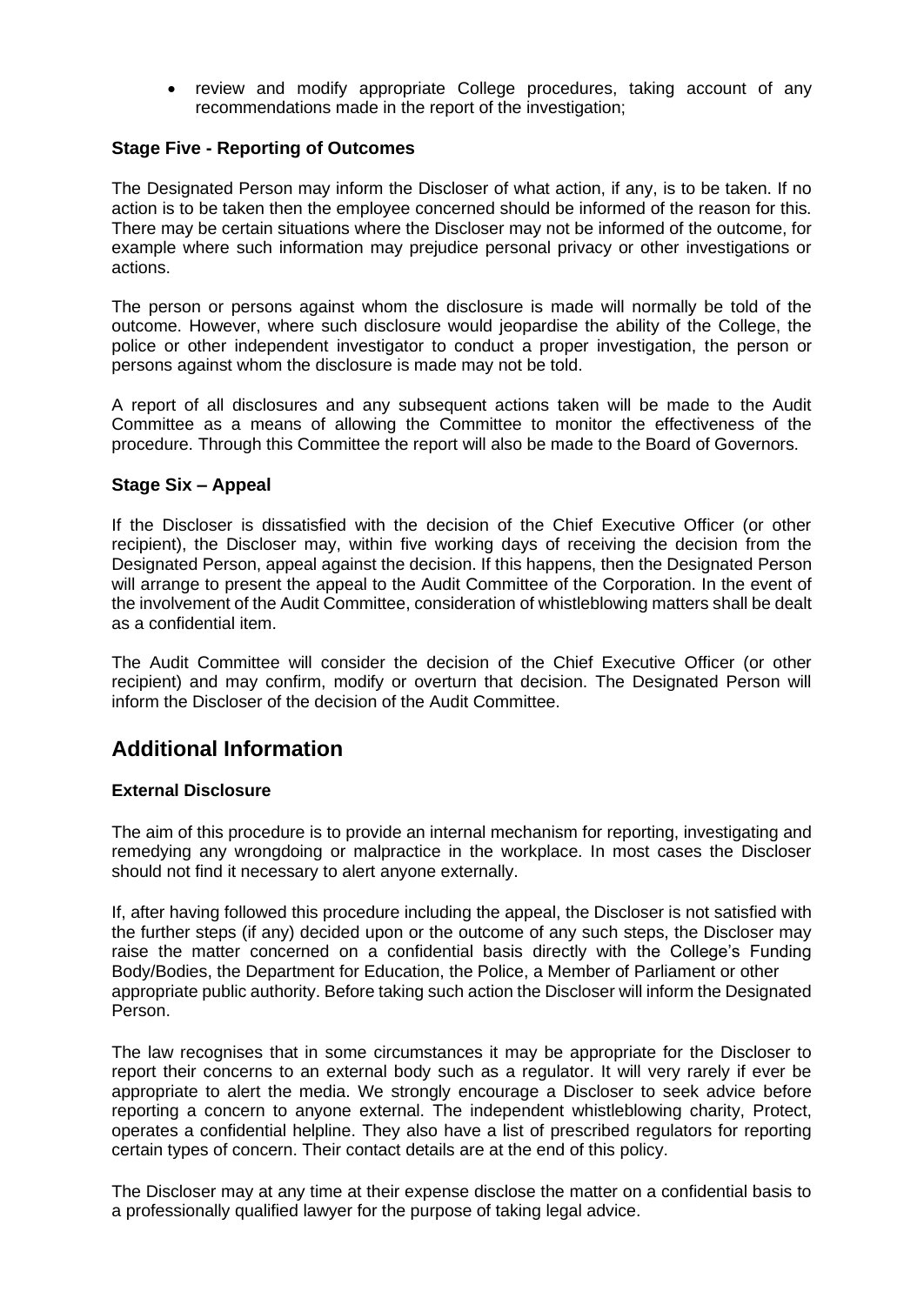#### **Confidentiality**

#### Discloser

The College will treat all disclosures under this Policy in a confidential and sensitive manner. The identity of the individual making the allegation (i.e. the discloser) will be kept confidential insofar as this is compatible with making an effective investigation into the allegations which are the subject of the disclosure. The investigation process may however at some stage have to reveal the source of the information, and the individual making the disclosure may need to make a statement as part of the evidence required.

The Discloser also has a responsibility to protect information related to the disclosure, including protecting the identity of persons involved in the disclosure process.

#### Named Individual

Whenever an allegation is made as part of this procedure against a named individual, that person will be told of the allegation and of the evidence supporting it, and will be allowed to respond before any investigation or further action is concluded. The point at which the individual is informed will depend on the nature of the case.

#### Anonymous Allegations

Individuals are encouraged to put their name to any disclosure they make since part of its purpose is to promote openness and discourage a fear of reprisals. Concerns expressed anonymously are much less powerful and far less capable of being addressed, but they will be considered at the College's discretion. In exercising this discretion, the College will take account of such matters as:

- The seriousness of the issues raised
- The credibility of the concern
- The likelihood of confirming the allegation from alternative credible and/or attributable sources

Any report or recommendations by the Designated Person in relation to the matter will not identify the Discloser, unless the Discloser otherwise consents in writing or unless there is evidence to support the belief that the Discloser has acted maliciously. In the absence of such consent or grounds, the Designated Person will not reveal the identity of the individual as the Discloser of information under this procedure except:

- where the Designated Person is under legal obligation to do so; or
- if the information is already in the public domain; or
- on a strictly confidential basis to the Designated Person's administrative assistant; or
- on a strictly confidential basis to a professionally qualified lawyer for the purpose of obtaining legal advice.

Any documentation (including computer files and electronic storage media) kept by the Designated Person relating to the matter will be kept secure, so that as far as is practicable only the Designated Person and his or her administrative assistant shall have access to it.

As far as is practicable, any documentation prepared by the Designated Person or administrative assistant will not reveal the identity of the individual as the Discloser of information under this procedure.

Where the Discloser involves a local trade union representative or work colleague in this procedure, the Discloser will be under an obligation to use all reasonable endeavours to ensure that they and their representative or work colleague keep this matter strictly confidential save, as permitted under this procedure, as required by law or until such time as it comes into the public domain. Failure to comply with this obligation may lead to disciplinary action.

The Discloser will not be required by the College, without his or her consent, to participate in any enquiry or investigation into the matter established by the College, unless there are grounds to believe that the Discloser may have been involved in misconduct or malpractice.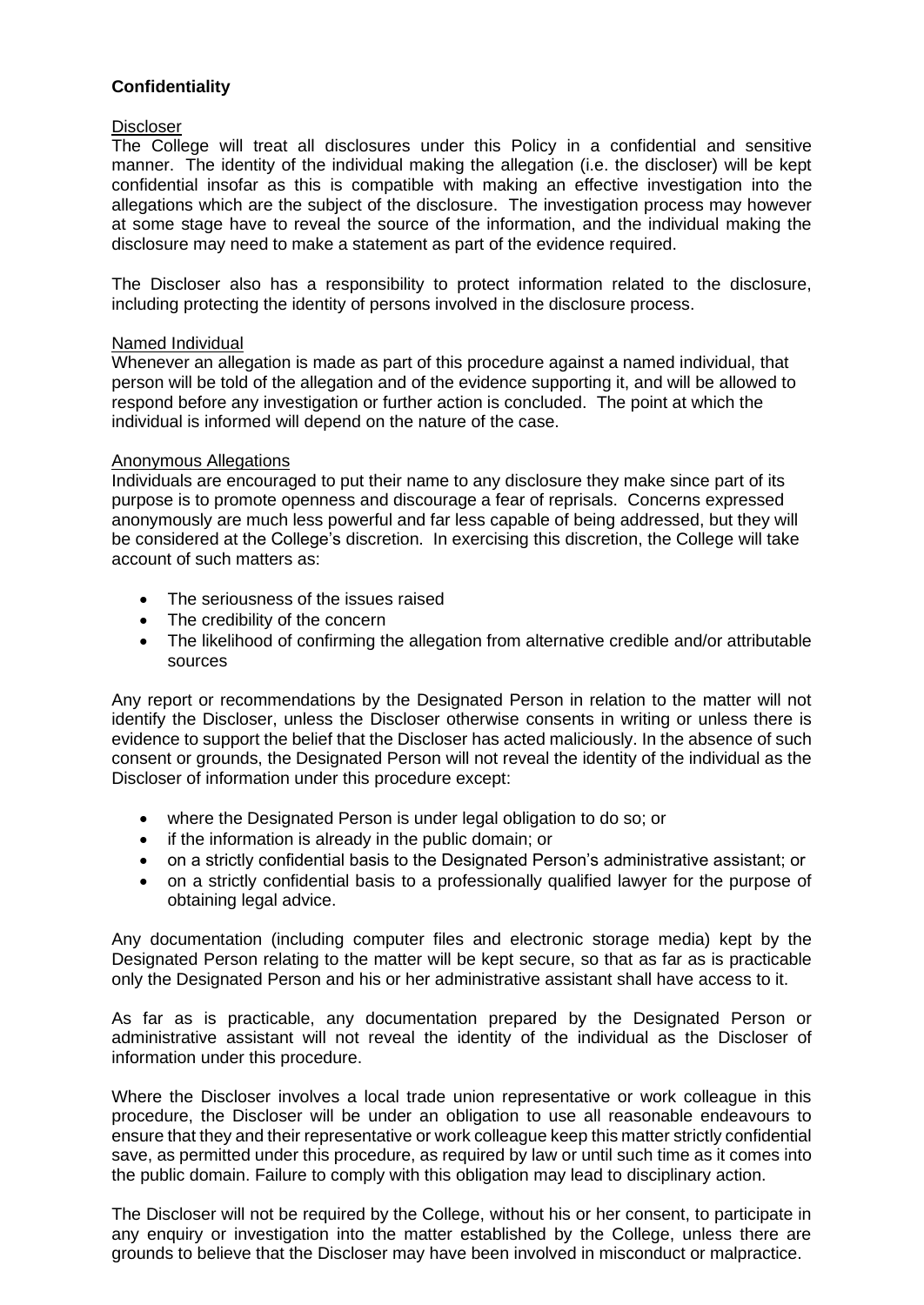Where the Discloser participates in any such enquiry or investigation, that participation will usually be required to be on an open rather than a confidential basis, although the obligations of the Designated Assessor under 'Safeguards' within this procedure will remain in relation to the identity of the individual as the original Discloser of information under this procedure.

Subject to 'Safeguards' below, the College will not (and it will use all reasonable endeavours to ensure that its employees do not) subject the Discloser to any detriment on the grounds of the Discloser's disclosure of information under this procedure. The Discloser should report any complaints of such treatment to a Designated Person. If the Discloser wishes the Designated Person to take action in relation to such complaints, the Discloser may be asked to consent in writing to the Designated Person revealing the Discloser's identity for the purposes of any such action.

#### **Safeguards**

The Public Interest Disclosure Act gives legal protection to employees against dismissal or other detriment by their employer or fellow worker as a result of disclosing certain concerns. The College will not tolerate any harassment or victimisation, including informal pressures, from whatever source within the College, and will take appropriate action to protect a whistleblower when they raise a concern in the public interest. Any employee who causes detriment, bullying or harassment to someone who makes a disclosure under this Policy will be subject to disciplinary proceedings.

The College recognises that the decision to make a disclosure can be a difficult one. However, if this is done in good faith and is based on genuine belief of malpractice, employees have nothing to fear. They will be acting in a manner which is consistent with their duty to the College and the public. In such circumstances the College will neither initiate nor tolerate harassment or victimisation of disclosers and will invoke disciplinary procedures against those who might react in this way.

This Policy provides protection to employees who disclose such concerns provided the disclosure is made in the reasonable belief of the employee making the disclosure that it tends to show malpractice and is in the public interest.

If an employee makes a disclosure which he or she reasonably believes is in the public interest and tends to show malpractice and is in the public interest, which is not confirmed by subsequent investigation, no action will be taken against that employee.

If, however, an employee

- makes a disclosure which does not satisfy those criteria, and particularly if he or she persists with making them; or
- where there has been a breach of confidentiality under section 8 above; or
- where an external disclosure is made in breach of this procedure without reasonable grounds; or
- otherwise than to an appropriate public authority.

the College reserves the right to initiate disciplinary procedures against the employee.

Any investigation into allegations of potential malpractice will not influence or be influenced by any disciplinary or redundancy procedures that already affect the whistleblower.